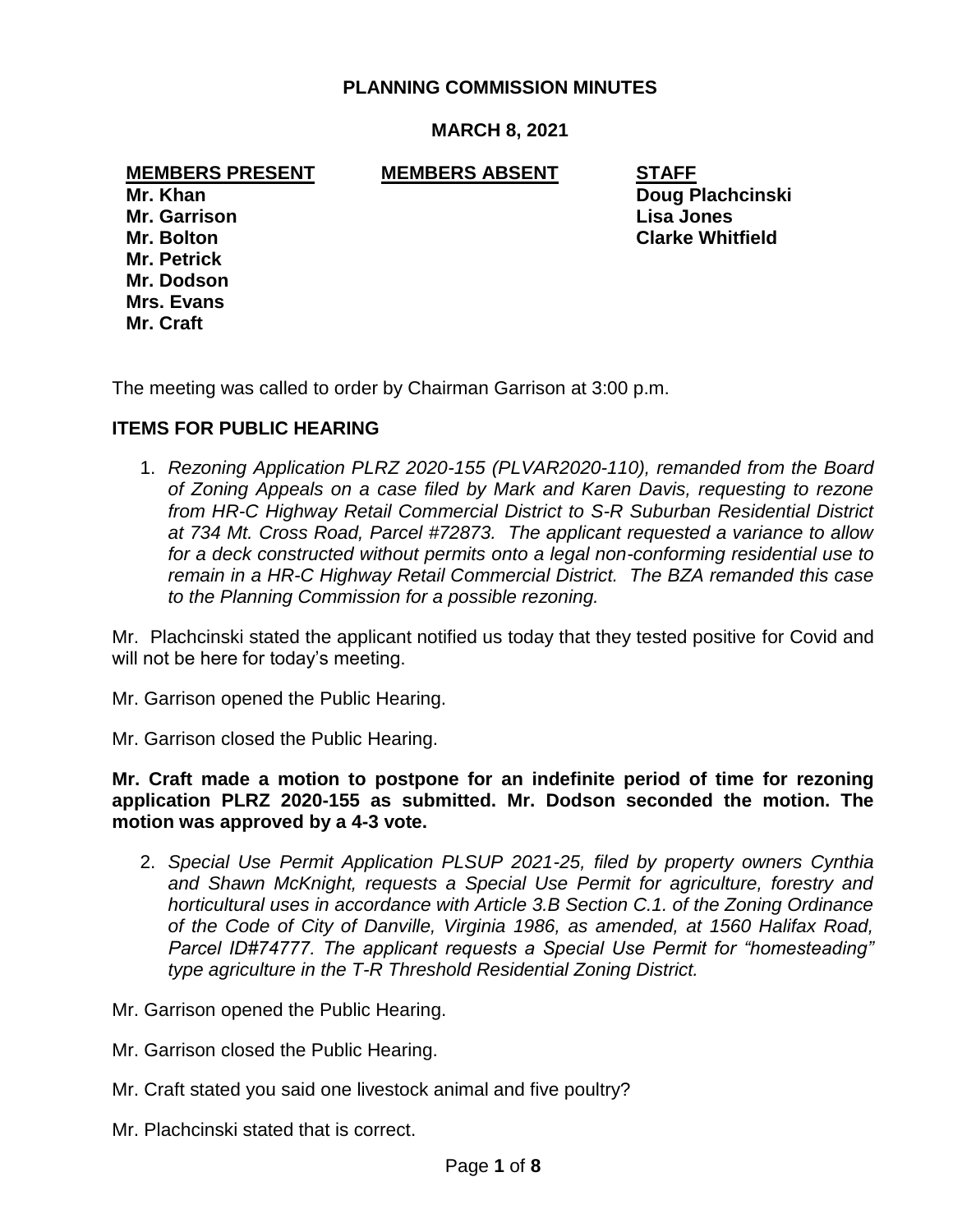Mr. Craft stated excluding swine.

Mr. Plachcinski stated excluding swine. There is a conflict in the Ordinances where Chapter 5, it explicitly prohibits swine, and yet, swine is included in the definition of agricultural in the zoning ordinance. So, at some point we need to reconcile that because excluding swine is the more prescriptive part of the Ordinances in an entire context, I would assume it applies in this case.

Mr. Craft stated one hundred twenty-five (125) foot setback is that included in the existing property?

Mr. Plachcinski stated it is the area of the property that is being used for the livestock. So, even if they go up to the property line the properties to the south all of those dwellings are far more than 125 feet away from the property line.

Mr. Craft stated so it doesn't apply to the existing house then 125 feet?

Mr. Plachcinski stated it's only for the neighbors. If you want to have the agricultural animals on your property, then it doesn't apply to your house.

Mr. Bolton stated will the five chickens include whether they could use roosters within that five?

Mr. Plachcinski stated this has come up before and I did not include it in any recommendations. If the Planning Commission would like to add no roosters to the five chickens then I think that they would be fine with that.

Mr. Bolton stated this is so far back off the road I don't think it would be an issue, but I was just curious if we needed that.

Mr. Plachcinski stated we've learned before that they make necklaces that you put on the roosters to keep them from making a loud noise.

Mr. Bolton stated okay and I'm good.

Mr. Craft stated that doesn't mean they will put them on there.

Mr. Bolton stated true.

Ms. Evans stated so the Planning Division recommends approval with up to five chickens and one livestock animal excluding swine, but the definition that you read said one livestock animal or five poultry.

Mr. Plachcinski stated the property is larger than the 3 acres. I've looked at the Ordinance to see how the Ordinance would deal with a partial area, and its absent guidance. So, you know, you can't have a half livestock animals so it is kind of since they have more. I'm just going with it that they're allowed that. They are aware if they want to go with let's say up to ten poultry then that may trigger that feed lot definition in chapter five where they will have to have separate construction made, and so I don't think they're interested in that part.

Mr. Petrick stated who is responsible for policing these ordinances?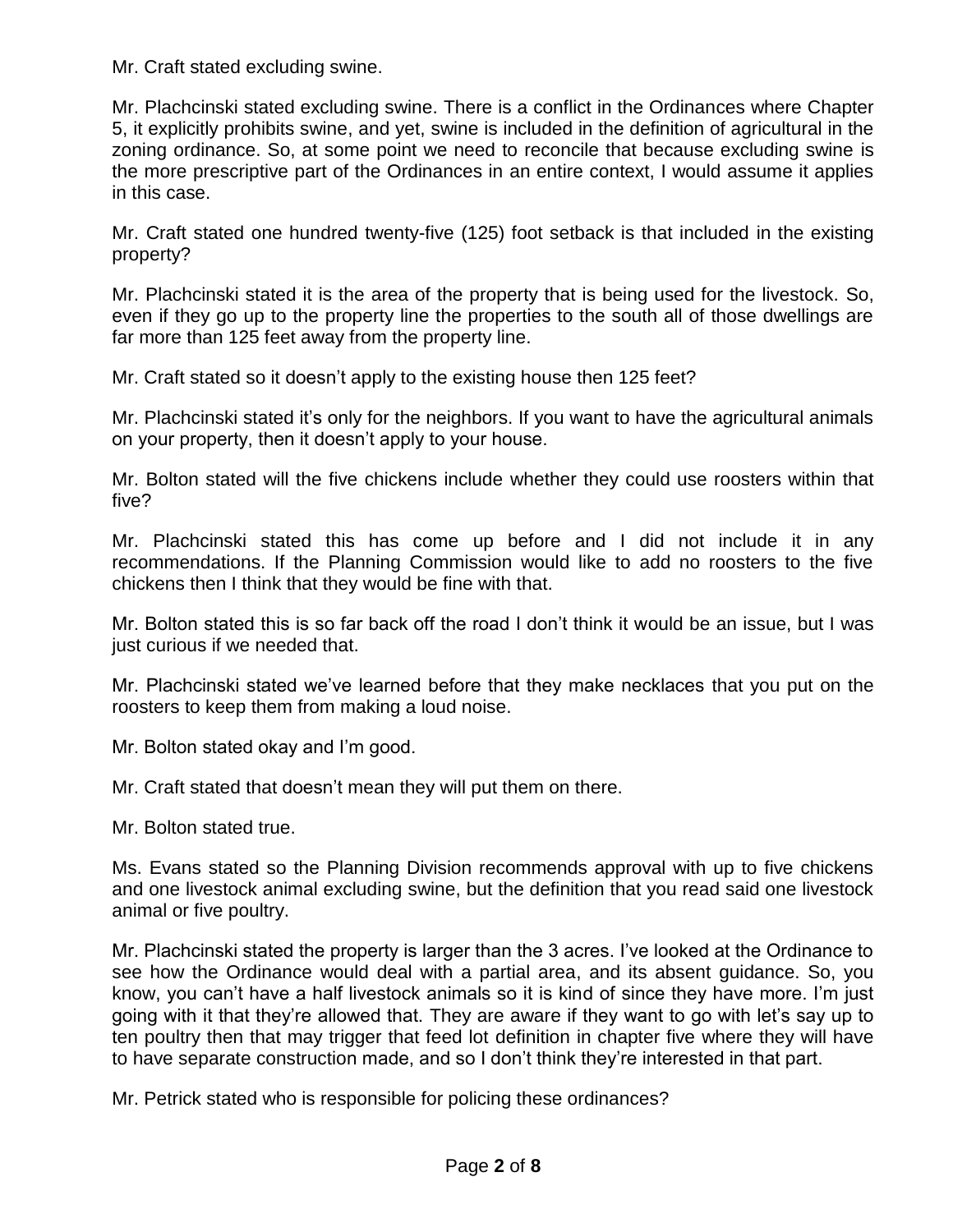Mr. Plachcinski stated it is a combination effort between the Planning Division and we have animal control officers with the police department.

Mr. Petrick stated if a neighbor had a complaint they would go to animal control?

Mr. Plachcinski stated they could and then they would contact us and we would work on it together or vice versa.

Mr. Garrison stated so we're going to establish now that if it's more than three acres, we're going to say that anything between three and six, we can put the second group of animals on?

Mr. Plachcinski stated I would advise, rather than deeming that we're establishing it now that, we address this through our future Ordinance Amendment.

Mr. Garrison stated I think we should because if we pass this then the next person that comes has four acres, and say well, you allowed somebody with more than three to have a second set of animals. If I was still here I would and if we recommend approval on this, then I would have to recommend approval on that in the future.

Mr. Plachcinski stated well every case is different, so you know in some ways that is setting up a precedent but then everything is decided on their individual merits. You bring up a good point though because if it's three or over and we also apply that same definition to an urban agriculture situation where the ordinance simply allows two and under. Then we're getting it back into portions of animals and we just need to clarify that.

## **Mr. Bolton made a motion that we recommend approval of Special Use Permit Application PLSUP 2021-25 with conditions per staff. Mr. Kahn seconded the motion. The motion was approved by a 7-0 vote.**

3. *Rezoning Application PLRZ 2021-50, filed by Jimmie L New, requests to rezone 109 Barter Street, Parcel ID #52948, from HR-C Highway Retail Commercial to M-I Industrial Manufacturing. The proposed rezoning allows the current building tenant to perform on-site heavy vehicle repair.* 

Mr. Garrison opened the Public Hearing.

Present to speak on behalf of this request was Jimmie New, Owner of PTL Contractors and 109 Barter Street. Mr. New stated it has been my office and construction business since the mid 80's. One thing that I would like to clarify in the letter it says heavy duty truck repairs it's really not heavy duty. Mr. Swaringen is the owner of the trucks and we have a deal with him having the trucks there at my place. We are not dropping transmissions or motors and things like that. He has a nice fleet of about ten transfer trucks and he keeps them first class. When we repair and the city cited us because I did not know that we could not do that work on lights, windshield wipers or anything electrical that needs to be done, he keeps those trucks in good running and looking conditions. We are not dropping motors, transmissions or axles and things like that. What started this process, I put in an application to put in an enclosed building and I thought that would be the answer and it would solve that. I had no idea that industrial maintenance zoning was kind of in the middle of the road on Trade Street and I'm on the corner of Trade and Barter HR-C. I did not know that and I'm trying to do everything that I can to keep those trucks right there and I want to keep a mechanic there also. I just feel like the wording was really harsh about heavy duty and like I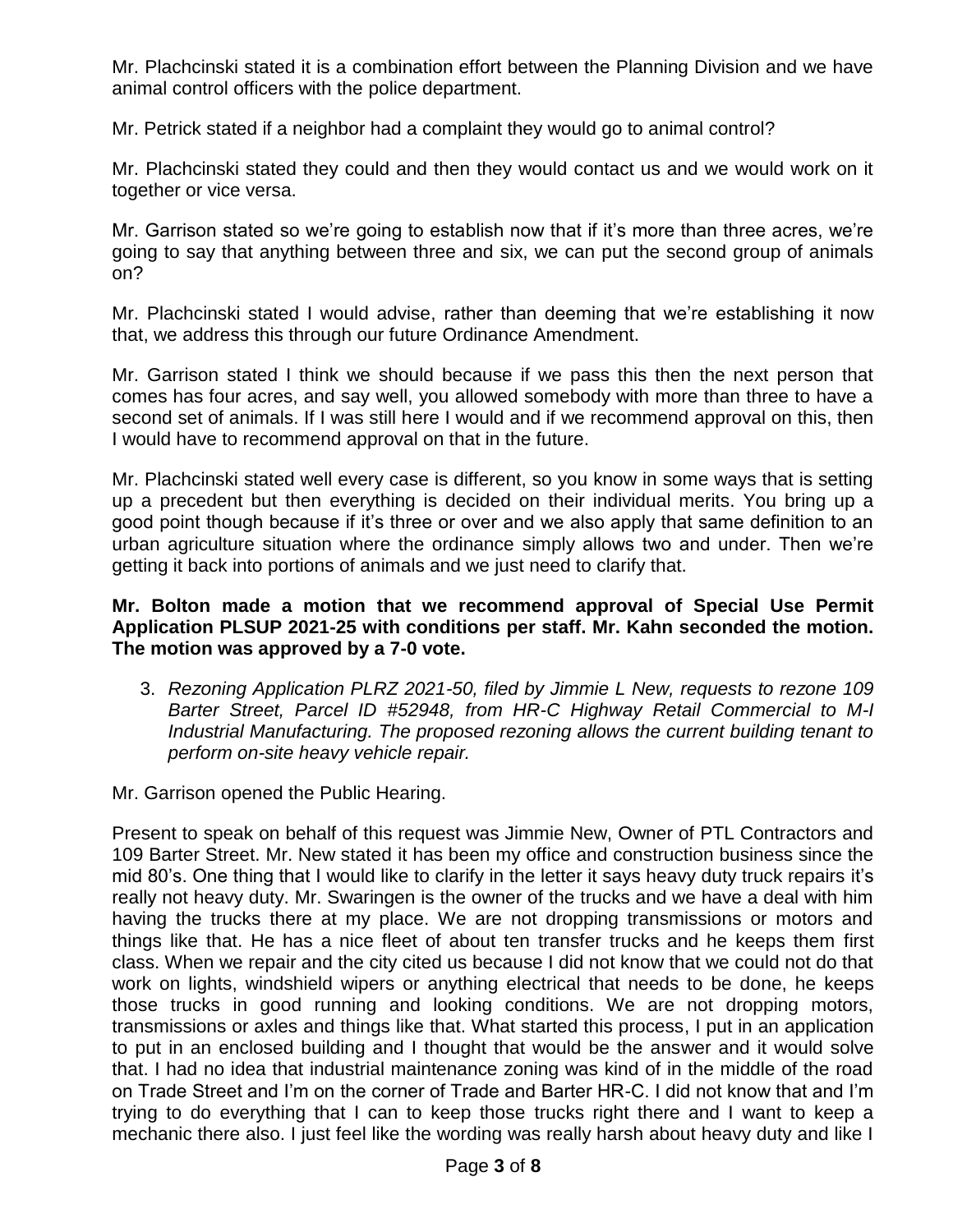said we are not dropping motors. If you have any questions I would like Mr. Swaringen to answer them.

Mr. Craft stated are you changing oil?

Mr. Jason Swaringen stated yes, I am the owner with Triple S Trucking Company. I rent the lot and the main office from Mr. New.

Mr. Craft stated what size are the trucks?

Mr. Swaringen stated they are 26,000 lbs. and above.

Mr. Craft stated so they are heavy duty?

Mr. Swaringen stated yes.

Mr. Craft stated what do you have as far as the oil? Where does this go?

Mr. Swaringen stated we have an above ground holding tank that we dump it in and recycle. I own the service station on Riverside Drive that is up above it and we have a truck that actually comes by and picks the used oil up to recycle.

Mr. Craft stated is that the enclosed pan underneath the tank?

Mr. Swaringen stated yes sir.

Mr. Bolton stated do you ever see yourself dropping engines, transmissions, and things heavy like that?

Mr. Swaringen stated no, we are not set up for that and we kind of keep it on a small routine maintenance type deal. We do some brake work and fix a tire, but we don't change any tires. As far as the trailers we try to keep up to spec safe and also keep it clean. You can ride by now because we try to keep everything clean and in order. It is a gravel lot and there is really no way of pulling engines or transmissions.

Mr. Bolton stated are they usually running or off when you are working on them?

Mr. Swaringen stated they are off.

Mr. Petrick stated I have a question for staff. I didn't review the particulars in permitted uses under HR-C as it relates to mechanical work. Is there no mechanical work allowed under the HR-C?

Mr. Plachcinski stated it is the kind of vehicles that are being worked on and in this case they are not typical light duty, passenger cars and trucks, these are heavy trucks.

Mr. Petrick stated these are all semi?

Mr. Swaringen stated yes.

Ms. Evans stated what is presented here says the proposed zoning rezoning allows the current building tenant to perform on-site heavy vehicle repair, but you're referring to heavy vehicle is the transfer trailer not heavy duty repair such as transmissions, correct?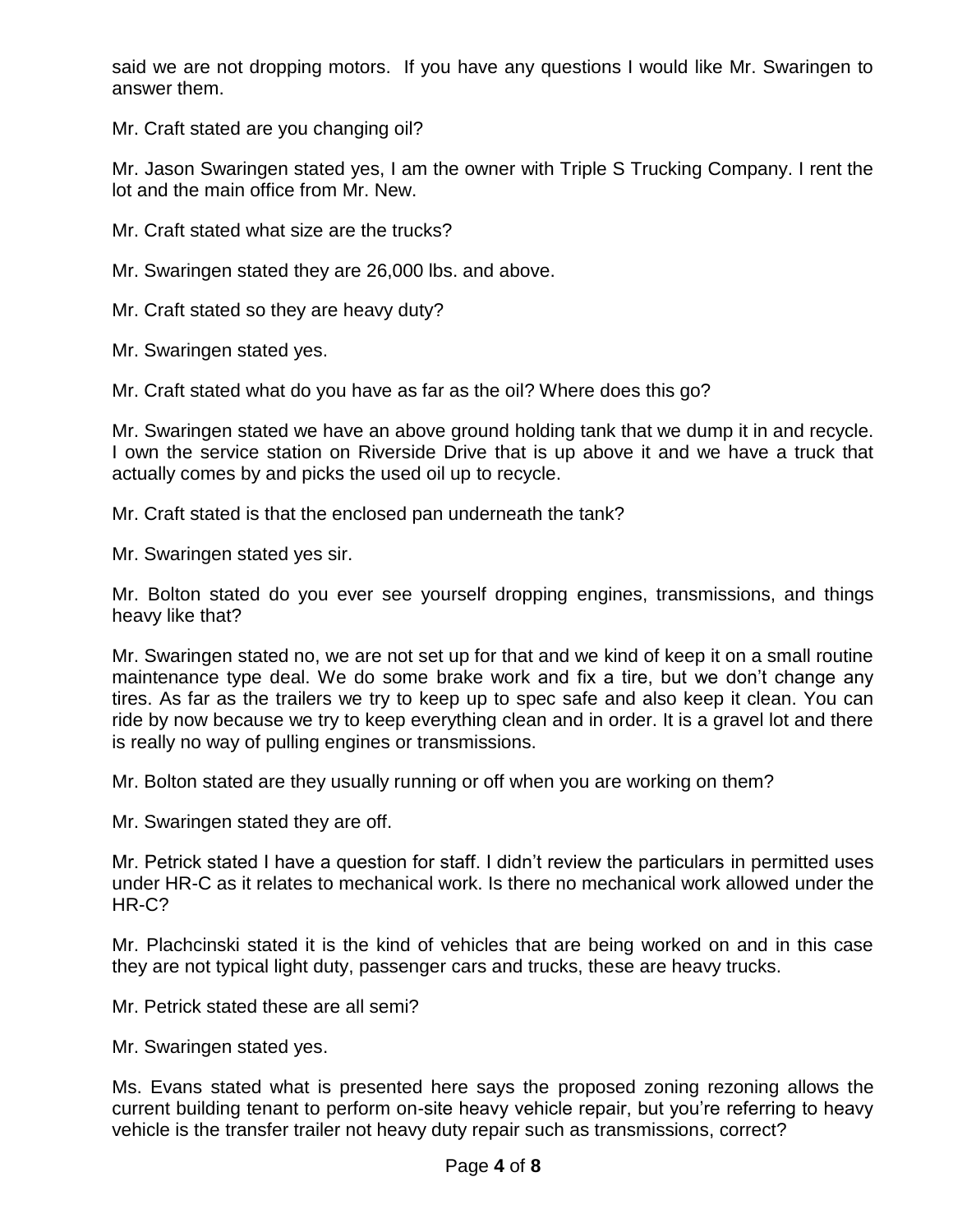Mr. Plachcinski stated correct, it is not the kind of work but it's the kind of vehicle that's operative.

Mr. Petrick stated is there distinction to be made between the two?

Mr. Plachcinski stated not under our current zoning.

Mr. Petrick stated so under the current zoning there is no mechanical work allowed if it is a heavy duty vehicle or are we talking about heavy duty work?

Mr. Plachcinski stated we're talking about the vehicles that the current zoning does not address all levels or gradients of work on that vehicle to my knowledge.

Mr. Bolton stated you didn't address spot zoning with the other M1's across the street and all of this does it not fall into that?

Mr. Plachcinski stated it's not consistent with the comprehensive plan so it is really up to the Planning Commission to make that call whether you feel it is spot zoning or not because it is adjacent. When I'm making a recommendation, I'm trying not to guess is it okay here or okay there. I think the safest way for staff to look at that is to say, is it consistent with the comprehensive plan? Yes or no, you are correct it is on the border.

Mr. Petrick stated but does it set a precedent once it is allowed?

Mr. Plachcinski stated again every case in front of you there are peculiarities with each case. So, if there is a reason and you include it in your motion why it may be acceptable in this case, then it takes it away from the realm of spot zoning. We have a future land use map and where we'd like to think of those lines on the map is being hard and fast. They are really kind of blurred areas and they may make sense in some cases why you would rezone something that's on the edge of an area that is inconsistent with the master plan or there may be cases where you wouldn't rezone that. That is really the discretion of the Planning Commission and why we have these discussions.

Mr. Petrick stated but why, all things being equal, if the adjacent property owner decided they wanted to do the same thing and applied for it, then we would have a definite precedent or they would have that defense.

Mr. Plachcinski stated you could consider it, yes, and everything else equal.

Mr. Khan stated is it a 24 foot or 40 foot rig, straight truck or rig?

Mr. Swaringen stated the biggest truck and trailer combined would be a 53 foot.

Mr. Bolton stated what are your operating hours?

Mr. Swaringen stated it seems like eight days a week. We don't do any work on Sundays but of course it is one of those deals where they run all week and you work on them all weekend. We work on them Monday through Saturday and sometimes the sun sets it seems.

Mr. Bolton stated Jimmie do you still have your office there?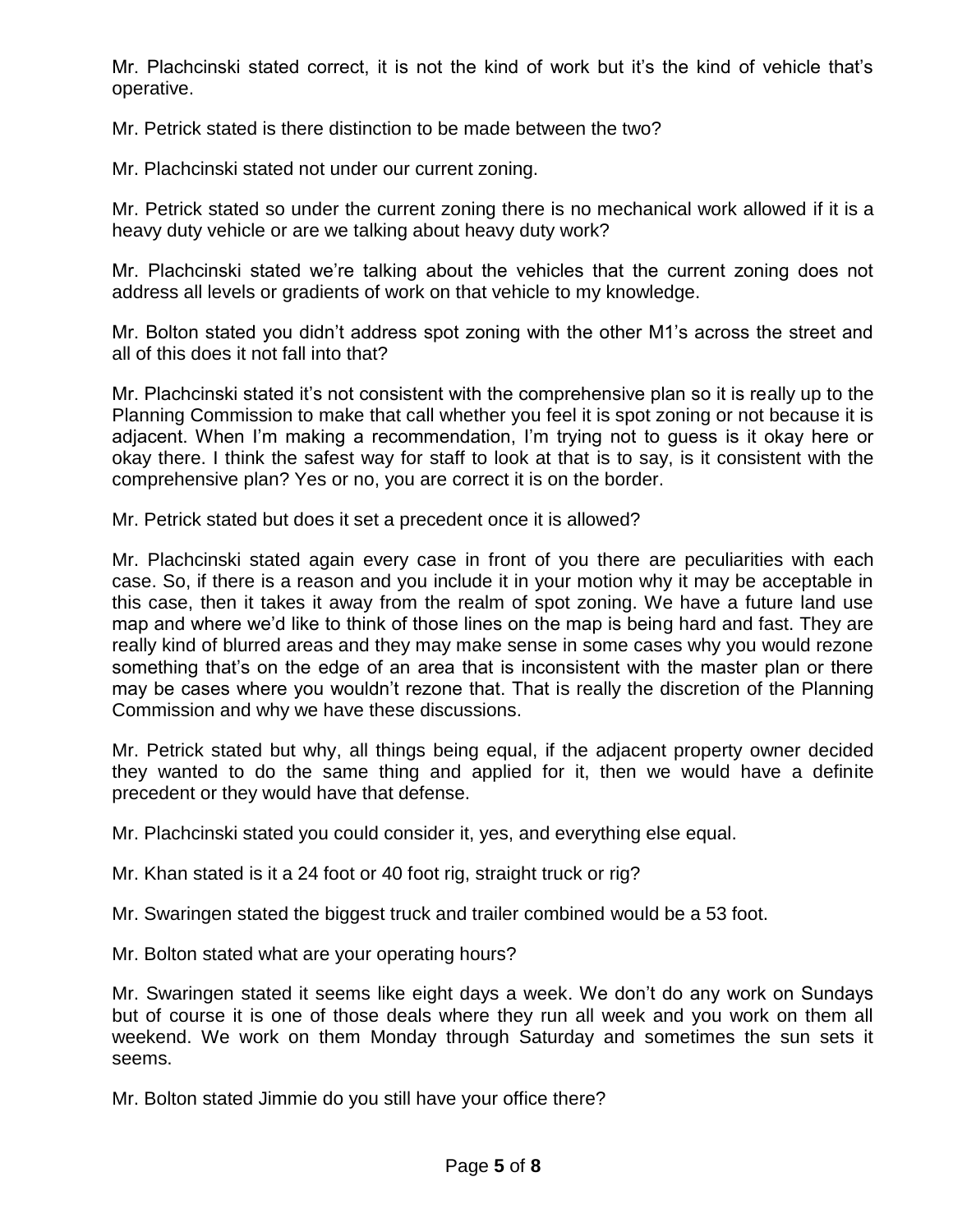Mr. New stated yes, but I'm in the process of retiring. I will keep my office space there. I will maintain an office. He also owns the Enterprise Car Rental lot and that is kind of that whole corner. We are just trying to abide by the rules and I just had no idea HR-C was that part.

Mr. Bolton stated when you are in your office their work doesn't bother you?

Mr. New stated no, not at all. When he is down there working the mechanics they don't take off the street people with other trucks. This is strictly personal trucks and he owns all of them. We have a laurel park tractor that comes down there, but that is just somebody that comes down there. There's no work from another company. What we do is not work for hire for any other truck to come by. People come by to talk to them and it's not job bed out by any means.

Mr. Garrison closed the Public Hearing.

Mr. Bolton stated I was going to ask Doug it says that you sent out fifteen notices and you got six back unopposed. Usually if you don't get something back, it's not objectionable. Tell me again why you're recommending not approving this or sending it to Council for approval?

Mr. Plachcinski stated it's not consistent with the future land use map and the 2030 Comprehensive Plan.

Mr. Bolton stated that is the only reason?

Mr. Plachcinski stated that is the only reason.

Mr. Bolton stated how many cases when the plan is different, I mean it's not 100% all the time and when it doesn't correspond with the future plans, we don't just turn it down for that. I don't remember ever doing that for simply because of that.

Mr. Plachcinski stated with my limited experience here in Danville. I don't know what your track record is as I said, if you have a reason and you include it in the motion, I take no affront. I'm just providing a recommendation bases solely on the plan.

Mr. Bolton stated of course, if we change the zoning and then it's that zoning forever until somebody requests. If he were to sell or leave then somebody else could come in and have a fleet that wasn't just their fleet, correct?

Mr. Plachcinski stated correct, it would be opened to the Industrial Zoning District and all of the permitted use that's allowed on it.

Mr. Bolton stated yes, you can't restrict zoning like you can a special use. I mean could we put a condition?

Mr. Whitfield stated you can't put conditions on a zoning.

Mr. Bolton stated that's what I was thinking.

Mr. Whitfield stated but if they wanted to get together with the Planning department and they could proffer not to do certain things and proffer out everything except like mechanical on this heavy trucks owned by the owner of the property, something like that. I mean you could do that and not necessarily something you could do today. If you're thinking you want to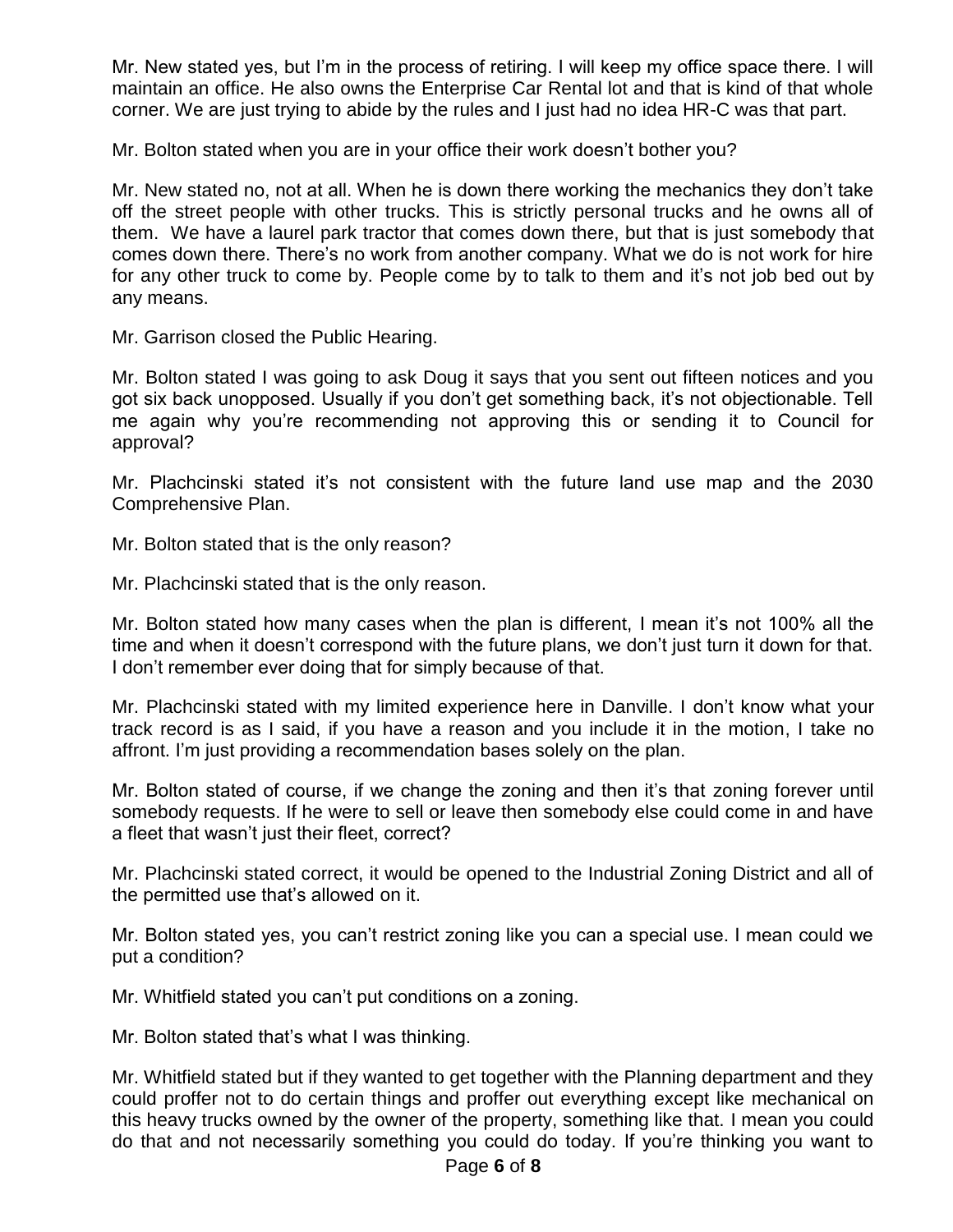work with them, and you're inclined to possibly at least explore this, then it might be worth having a sit down between Doug and Mr. New and maybe proffer out a lot of uses that could be used for that property.

Mr. Garrison stated does that apply to any subsequent owner?

Mr. Whitfield stated yes sir.

Ms. Evans stated right now it is highway retail commercial if we do not approve or recommend that they change it to Industrial, can those tractor trailers trucks remain there on the lot just as a parking place?

Mr. Plachcinski stated it is my understanding that it is legally nonconforming now as it is except the repair portion. The repairs are not customary and instant at any point in time. The vehicles can be there but performing the repairs on the site is the violation.

Ms. Evans stated if they didn't do repairs but washed the trucks is that different?

Mr. Plachcinski stated I would probably counsel with the Zoning Administrator to see what their take is on it. I don't know the answer and as the zoning ordinance is just pretty silent on different levels of repair. It's kind of all or nothing approach and that approach doesn't seem really the best way to do it, but where do we start categorizing different kinds of activities? The one thing that I didn't hear is that the applicant had mentioned that at their BZA hearing as you know, it could be possible to repair the trucks somewhere else, but it's a vastly different economic proposition to do so. That is why it is really crucial for them to repair the trucks on site to the extent that they do, to keep the trucks in service and to cut down on time away from the site. That is my words summarizing their words at another hearing.

Mr. Bolton stated with the Public Hearing closed how would we go about the process of maybe getting you two together to proffer or something. I maybe all by myself here but it doesn't matter.

Mr. Whitfield stated procedurally, I would suggest that you postpone this until the next meeting and then let the applicant know that the Planning Director is ready to work with them. They could sit down and there is literally a list of everything that's allowed in the M1 and they could just go through literally everything and strike things out and then it would be a conditional zoning and any subsequent property owner would be stuck with what the original owner or applicant had proffered out, unless they came back to this body and ask to have some of those back in. That's the way that I would do it because that way you all may feel more comfortable about approving it and sending a recommendation of approval. I don't know which way you are going. I'm just providing advice here in a vacuum. That's the way I would suggest it to be done and you come back and go through the process and in that way, you would feel more comfortable with whatever you sent to council.

Mr. Garrison stated Mr. New could you come back up. Are you agreeable to postponing this until our next meeting so you will have time to meet with Mr. Plachcinski and work out the proffer?

Mr. New stated absolutely.

Mr. Garrison stated okay, so would you tell me that you are willing to do that.